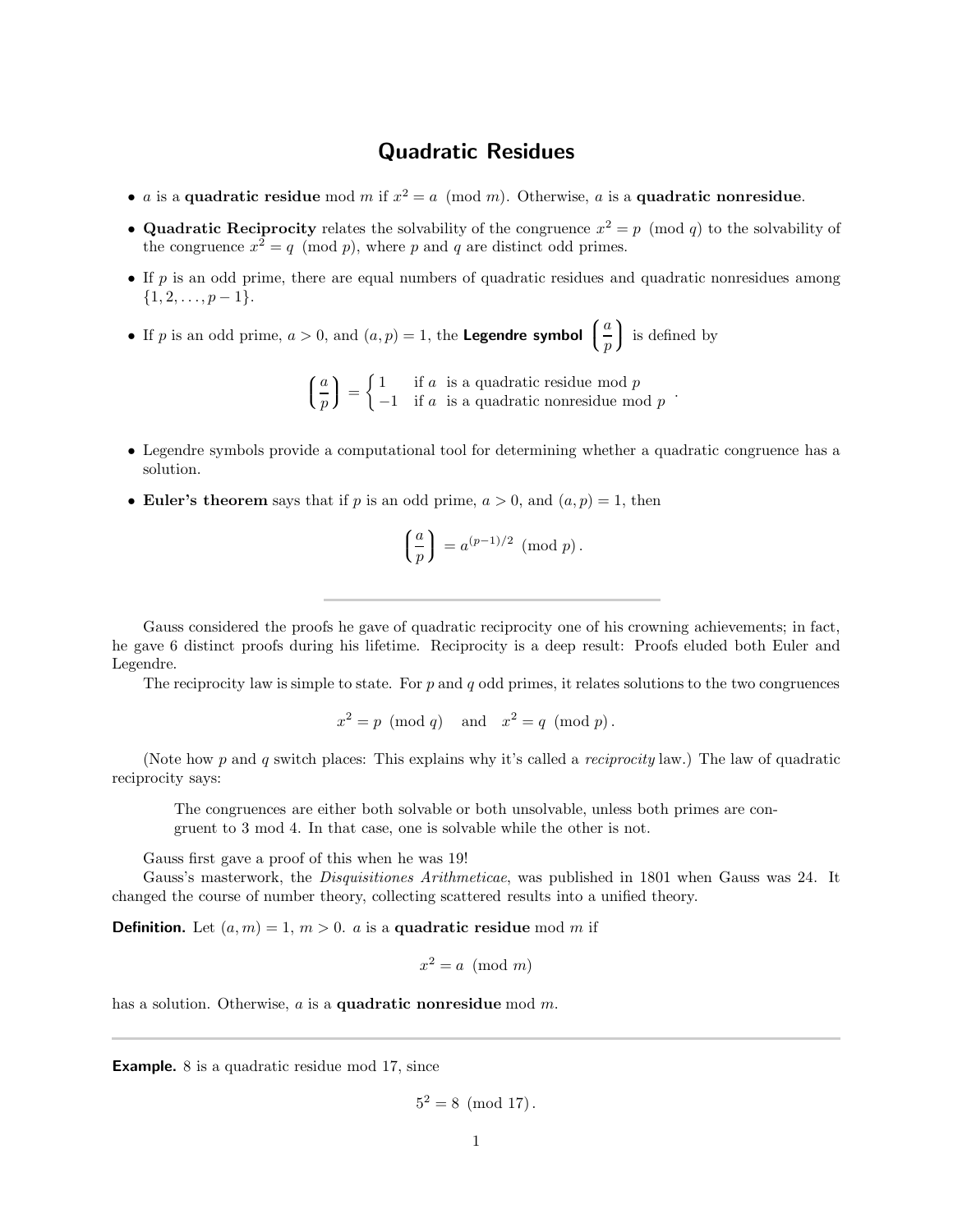However, 8 is a quadratic nonresidue mod 11:

$$
x^2 = 8 \pmod{11}
$$

has no solutions.

| $\sim$<br>$\overline{\phantom{a}}$ |    | ᅩ        | -               | $\Omega$<br>◡ | <b>.</b> | - | $\sqrt{2}$   |                               |  | ∸ |
|------------------------------------|----|----------|-----------------|---------------|----------|---|--------------|-------------------------------|--|---|
| - 4<br>mod 11<br>$n^{\omega}$      | ъ. | <b>.</b> | <u>. на стр</u> |               | -        |   | $\sim$<br>ч. | $\overline{\phantom{a}}$<br>- |  |   |

As the table shows, 1, 3, 4, 5, and 9 are quadratic residues mod 11. (0 is not considered a quadratic residue, since  $(0, 11) = 11 \neq 1$ .) But 8 is a quadratic nonresidue mod 11.

Notice the symmetry in the nonzero elements of the table. Do you see why this is happening?  $\square$ 

**Lemma.** Let  $\overline{p}$  be an odd prime. The congruence

$$
x^2 = a \pmod{p}
$$

has:

(a) Only the solution  $x = 0$  if  $a = 0$ .

(b) Exactly 0 or 2 solutions if  $p \nmid a$ .

**Proof.**  $x = 0$  solves  $x^2 = 0 \pmod{p}$ . Conversely, if  $x^2 = 0 \pmod{p}$ , then  $p \mid x^2$ , so  $p \mid x$ , and hence  $x = 0 \pmod{p}$ .

Suppose  $p \nmid a$ . To show there are 0 or 2 solutions, suppose there is at least one solution b. Then  $b^2 = a \pmod{p}$ , so  $(-b)^2 = a \pmod{p}$ . I claim that b and  $-b$  are distinct.

If not, then  $b = -b \pmod{p}$ , so  $p \mid 2b$ . p is an odd prime, so  $p \nmid 2$ . Therefore,  $p \mid b, b = 0 \pmod{p}$ ,  $b^2 = 0 \pmod{p}$ , and finally  $a = 0 \pmod{p}$  — contradicting  $p \nmid a$ . Hence,  $b \neq -b \pmod{p}$ .

Now I have two distinct solutions; since a quadratic equation mod  $p$  has at most two solutions (Prove it!), there are exactly two.  $\Box$ 

**Example.**  $x^2 = 8 \pmod{17}$  has 5 and 12 as solutions, and  $5 = -12 \pmod{17}$ . But note that the result is false if  $p = 2$ :  $x^2 = 1 \pmod{2}$  has exactly one solution  $(x = 1 \pmod{2})$ .

**Example.** Take  $p = 7$ .

| ,,                            |  |  |  |  |
|-------------------------------|--|--|--|--|
| $\rightarrow$<br>$k^2$<br>mod |  |  |  |  |

Thus, 1, 2, 4 are quadratic residues mod 7. Notice that there are equal numbers of residues and nonresidues. **D** 

**Corollary.** Let p be an odd prime. There are  $\frac{p-1}{2}$  quadratic residues and  $\frac{p-1}{2}$  quadratic nonresidues mod  $p \in \{1, \ldots, p-1\}.$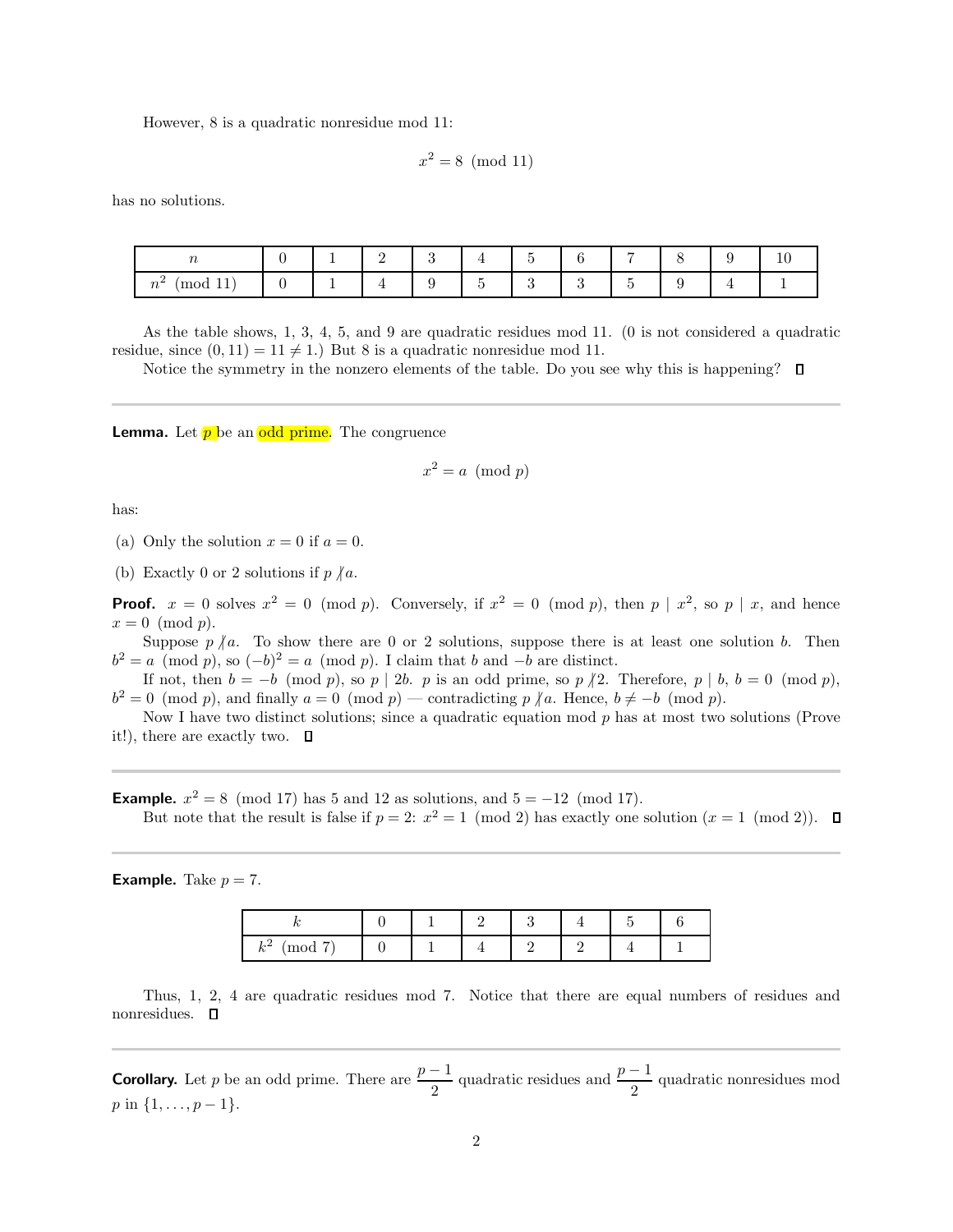**Proof.** k and  $-k = p - k$  have the same square mod p. That is, 1 and p – 1 have the same square, 2 and  $p-2$  have the same square, ..., and  $\frac{p-1}{2}$  $\frac{-1}{2}$  and  $\frac{p-1}{2}$  $\frac{1}{2} + 1$  have the same square.

Thus, the number of different squares is  $\frac{p-1}{2}$  — these squares are the quadratic residues, and the other  $p-1$  $\frac{1}{2}$  numbers in  $\{1, 2, \ldots, p-1\}$  are quadratic nonresidues.

The fact observed in the first sentence of the proof explains the symmetries in the table of squares mod 11 and mod 7 that I gave above.

**Definition.** Let  $p$  be an odd prime, and let  $(a, p) = 1$ . The **Legendre symbol**  $\overline{a}$ a p is defined by

> $\sqrt{ }$  $\overline{a}$ a p  $= \begin{cases} 1 & \text{if } a \text{ is a quadratic residue mod } p \\ -1 & \text{if } a \text{ is a quadratic nonresidue mod } p \end{cases}$  $-1$  if a is a quadratic nonresidue mod p

Note that  $a = 0$  is disallowed (since  $(0, p) = p \neq 1$ ) even though  $x^2 = 0 \pmod{p}$  has a solution.

**Example.**  $(5, 11) = 1.$   $\left( \begin{array}{c} 1 \end{array} \right)$  $\overline{\mathcal{L}}$ 5 11  $= 1$ , since  $4^2 = 5 \pmod{11}$ . Likewise,  $\left($  $\overline{\mathcal{L}}$ 11 5  $= 1$ , since  $6^2 = 11 \pmod{5}$ . Note that 5 is congruent to 1 mod 4; as predicted by reciprocity, both the congruences

 $x^2 = 5 \pmod{11}$  and  $x^2 = 11 \pmod{5}$ 

have solutions.  $\Box$ 

You might wonder about the case where  $p = 2$ , or the case where the modulus is composite. For  $p = 2$ , there are only two quadratic congruences:

$$
x^2 = 0 \pmod{2}
$$
 and  $x^2 = 1 \pmod{2}$ .

These have the solutions  $x = 0 \pmod{2}$  and  $x = 1 \pmod{2}$  — nothing much is going on.

If the modulus has prime factorization  $n = p_1^{r_1} \cdots p_k^{r_k}$ , then relative primality implies that it's enough to solve the congruences  $x^2 = a \pmod{p_i^{r_i}}$  for each i. It turns out that solving such a congruence reduces to determining whether  $a$  is a quadratic residue mod  $p_i$ . Therefore, there is little harm in concentrating on the case of a single prime.

**Example.**  $x^2 = 14 \pmod{35}$  can be reduced to the simultaneous congruences

 $x^2 = 14 \pmod{5}$  and  $x^2 = 14 \pmod{7}$ .

These can be rewritten as

 $x^2 = 4 \pmod{5}$  and  $x^2 = 0 \pmod{7}$ .

The first equation has solutions  $x = 2 \pmod{5}$  or  $x = 3 \pmod{5}$ . The second equation has the single solution  $x = 0 \pmod{7}$ . So I have two cases.

If  $x = 2 \pmod{5}$  and  $x = 0 \pmod{7}$ , the Chinese Remainder Theorem gives  $x = 7 \pmod{35}$ .

If  $x = 3 \pmod{5}$  and  $x = 0 \pmod{7}$ , the Chinese Remainder Theorem gives  $x = 28 \pmod{35}$ .

Thus, I have two solutions mod 35 to the original quadratic congruence.  $\Box$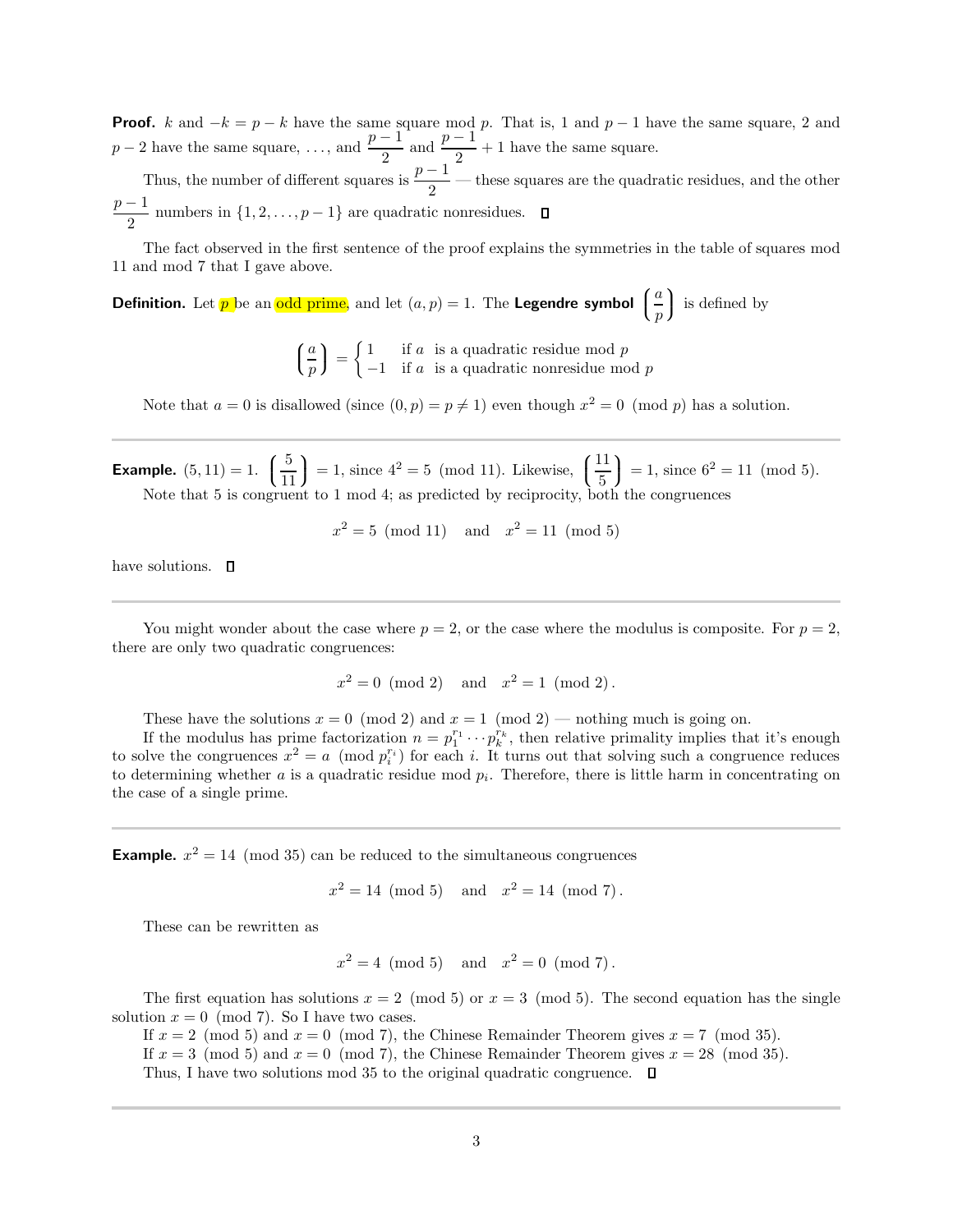Here are some tools for computing Legendre symbols.

**Theorem.** (Euler) Let p be an odd prime,  $a > 0$ ,  $(a, p) = 1$ . Then

$$
\left(\frac{a}{p}\right) = a^{(p-1)/2} \pmod{p}.
$$

**Proof.** There are two cases. Suppose that  $\left($  $\overline{\mathcal{L}}$ a p ) = 1. Then there is a number b such that  $b^2 = a \pmod{p}$ . So

$$
(b^2)^{(p-1)/2} = a^{(p-1)/2} \pmod{p}, \quad b^{p-1} = a^{(p-1)/2} \pmod{p}.
$$

If p | b, then p |  $b^2 = a \times$ . So p | b, and little Fermat implies that  $b^{p-1} = 1 \pmod{p}$ . So

$$
a^{(p-1)/2} = 1 \pmod{p}
$$
, and  $\left(\frac{a}{p}\right) = a^{(p-1)/2} \pmod{p}$ .

The other possibility is  $\int$  $\overline{a}$ a p  $= -1$ . In this case, consider the set  $\{1, 2, \ldots, p - 1\}$ . I claim that these integers occur in pairs s, t, such that  $st = a$ .

First, if  $s \in \{1, 2, ..., p-1\}$ , then s is invertible mod p. So I can write  $s(s^{-1}a) = a$ , and the pair s,  $s^{-1}a$ , multiplies to a.

Moreover, s and  $s^{-1}a$  are distinct. If not,  $s = s^{-1}a$ , or  $s^2 = a$ , which contradicts  $\left( \begin{array}{c} \end{array} \right)$  $\mathcal{L}$ a p  $= -1.$ 

Since the integers  $\{1, 2, \ldots, p-1\}$  divide up into pairs, each multiplying to a, and since there are  $\frac{p-1}{2}$ pairs, I have

$$
1 \cdot 2 \cdots (p-1) = a^{(p-1)/2} \pmod{p}.
$$

By Wilson's theorem,

$$
-1 = a^{(p-1)/2} \pmod{p}, \text{ so } \left(\frac{a}{p}\right) = a^{(p-1)/2} \pmod{p}. \quad \Box
$$

**Example.** Suppose  $p = 13$  and  $a = 10$ . Then

$$
a^{(p-1)/2} = 10^{12} = 100^6 = 9^6 = 81^3 = 3^3 = 1 \pmod{13}.
$$

Hence,  $\int$  $\overline{\mathcal{L}}$ 10 13  $= 1$ , and  $x^2 = 10 \pmod{13}$  should have a solution. Indeed,

$$
7^2 = 49 = 10 \pmod{13}.
$$

**Lemma.** If  $a = b \pmod{p}$ , then  $\left( \begin{array}{c} 0 & \text{if } a \neq b \end{array} \right)$  $\overline{a}$ a p  $\Bigg) = \Bigg($  $\overline{a}$ b p  $\Big).$ 

**Proof.** If  $a = b \pmod{p}$ , then  $x^2 = a \pmod{p}$  if and only if  $x^2 = b \pmod{p}$ . Thus, one of these equations is solvable or not solvable if and only if the same is true for the other — which means  $\int$  $\mathcal{L}$ a p  $\Bigg) = \Bigg($  $\mathfrak{t}$ b p  $\Big)$  .

Note that I can use this result to apply Euler's formula to  $\int$  $\overline{\mathcal{L}}$ a p for  $a < 0$  by simply replacing a with  $b > 0$  such that  $a = b \pmod{p}$ .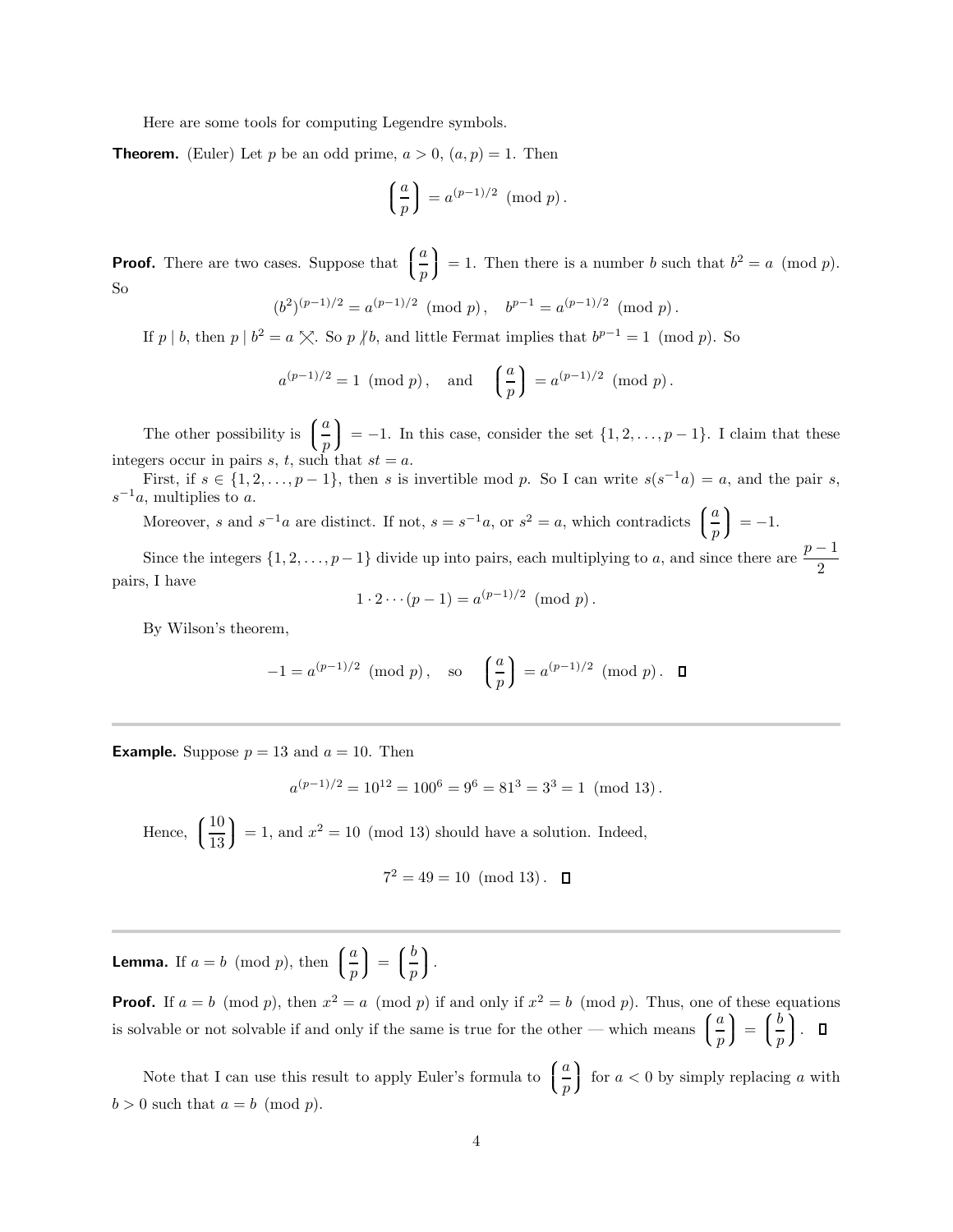**Lemma.** Let  $p$  be an odd prime,  $a, b > 0$ ,  $(a, p) = (b, p) = 1$ . Then

$$
\left(\frac{a}{p}\right)\,\left(\frac{b}{p}\right) = \left(\frac{ab}{p}\right).
$$

Proof. By Euler,

$$
\left(\frac{a}{p}\right)\left(\frac{b}{p}\right) = a^{(p-1)/2}b^{(p-1)/2} \pmod{p}, \text{ and } \left(\frac{ab}{p}\right) = (ab)^{(p-1)/2} \pmod{p}.
$$

Therefore,

$$
\left(\frac{a}{p}\right)\left(\frac{b}{p}\right) = \left(\frac{ab}{p}\right) \pmod{p}.
$$

The two sides of this equation are  $\pm 1$ . Since p is an odd prime, the two sides can't differ by 2. Hence, they must be equal as integers:

$$
\left(\frac{a}{p}\right)\left(\frac{b}{p}\right) = \left(\frac{ab}{p}\right). \quad \Box
$$

**Corollary.** Let p be an odd prime,  $a > 0$ ,  $(a, p) = 1$ . Then

$$
\left(\frac{a^2}{p}\right) = 1. \quad \Box
$$

You can use the results above to compute  $\int$  $\overline{a}$ a p for specific values of  $a$  and arbitrary  $p$ .

Lemma.

$$
\left(\frac{-1}{p}\right) = \begin{cases} 1 & \text{if } p = 4k + 1 \\ -1 & \text{if } p = 4k + 3 \end{cases}.
$$

Proof. By Euler's formula,

$$
\left(\frac{-1}{p}\right) = \left(\frac{p-1}{p}\right) = (p-1)^{(p-1)/2} = (-1)^{(p-1)/2} =
$$
\n
$$
\begin{cases}\n(-1)^{2k} & \text{if } p = 4k + 1 \\
(-1)^{2k+1} & \text{if } p = 4k + 3\n\end{cases} = \begin{cases}\n1 & \text{if } p = 4k + 1 \\
-1 & \text{if } p = 4k + 3\n\end{cases}.
$$

Using Gauss's lemma, which I'll prove shortly, you can also show that

$$
\left(\frac{2}{p}\right) = (-1)^{(p^2 - 1)/8}.
$$

Note that the exponent on the right is actually an integer: Since  $p = 2k + 1$ ,  $p^2 - 1 = 4k(k + 1)$ . And  $4k(k+1)$  is divisible by 8, because one of k,  $k+1$ , must be even.

Example.  $\int$  $\overline{a}$ −1 13  $= 1$ , because 13 = 4 ⋅ 3 + 1. Thus,  $x^2 = -1 \pmod{13}$  has solutions. And in fact,

$$
5^2 = 25 = 12 = -1 \pmod{13}.
$$

Likewise,  $\int$  $\overline{\mathcal{L}}$ −1 23  $= -1$ , because 23 = 4 ⋅ 5 + 3. Hence,  $x^2 = -1 \pmod{23}$  has no solutions. Finally,

$$
\left(\frac{2}{7}\right) = (-1)^{(7^2 - 1)/8} = 1.
$$

Therefore,  $x^2 = 2 \pmod{7}$  has solutions.  $x = 3$  works, for instance.  $\Box$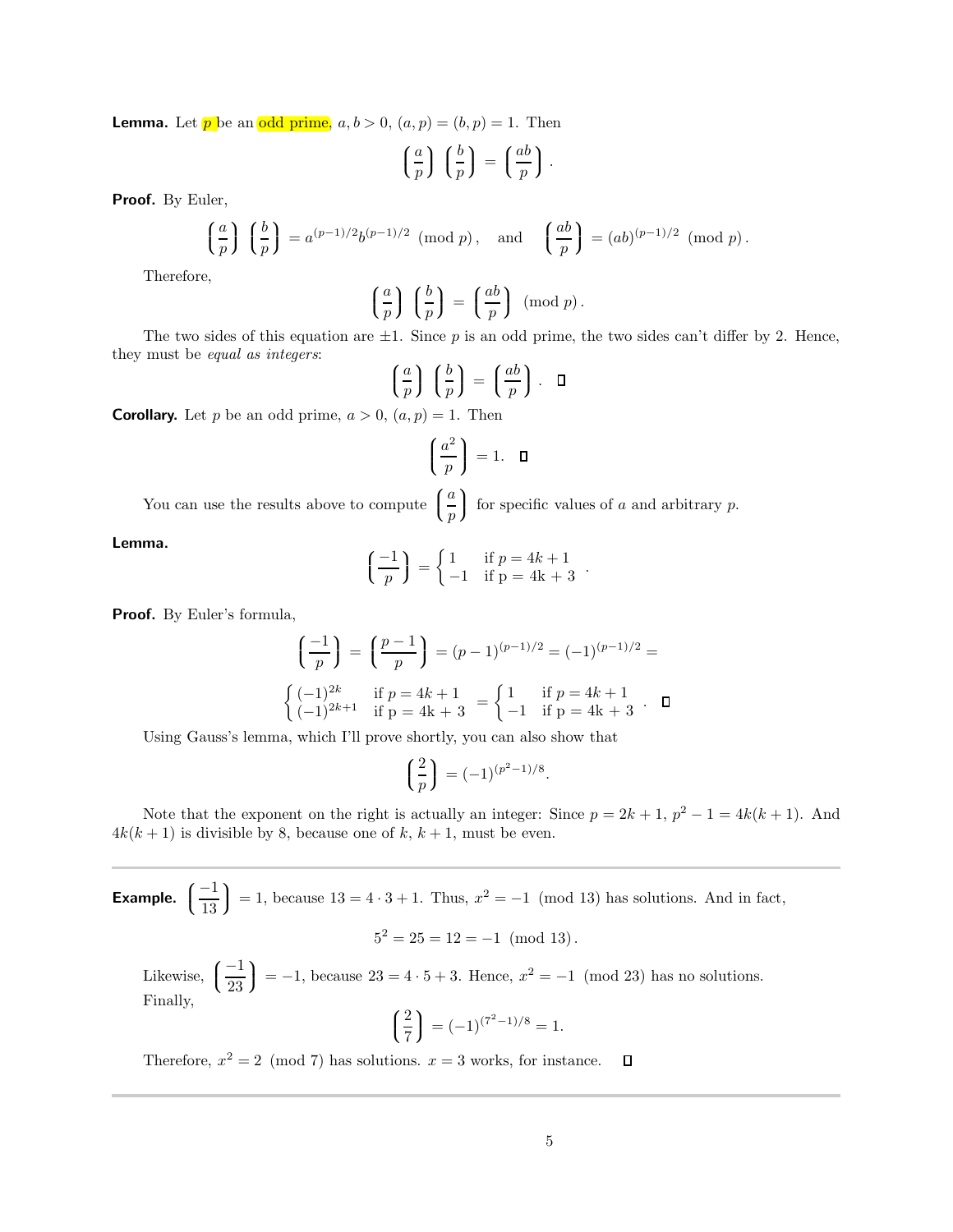## Quadratic Reciprocity

- Quadratic reciprocity relates solutions to  $x^2 = p \pmod{q}$  to solutions to  $x^2 = q \pmod{p}$ , where p and q are distinct odd primes. The equations are both solvable or both unsolvable if either p or q has the form  $4k + 1$ ; one is solvable and one is unsolvable if both primes have the form  $4k + 3$ .
- Quadratic reciprocity can be expressed in terms of Legendre symbols: If  $p$  and  $q$  are distinct odd primes, then  $\int$  $\mathfrak{t}$ p q  $\Bigg) \ = \ \Bigg($  $\mathfrak{t}$ q p ) if either p or q has the form  $4k + 1$ , whereas  $($  $\mathfrak{t}$ p q  $\Bigg) = - \Bigg($  $\mathfrak{t}$ q p  $\int$  if both primes have the form  $4k+3$

**Lemma.** (Gauss) Let p be an odd prime,  $(a, p) = 1$ . Let k be the number of least positive residues of

$$
a, 2a, \ldots, \frac{p-1}{2}a
$$

that are greater than  $\frac{p}{2}$ . Then

$$
\left(\frac{a}{p}\right) = (-1)^k.
$$

**Proof.** Since p is odd,  $\frac{p}{2}$  is not an integer. Hence, every residue of a, 2a, ...,  $\frac{p-1}{2}$  $\frac{-1}{2}a$  is either less than  $\frac{p}{2}$  or greater than  $\frac{p}{2}$ . Label these two sets:

$$
a_1, ..., a_j < \frac{p}{2}, \quad b_1, ..., b_k > \frac{p}{2}.
$$

Thus,  $j + k = \frac{p-1}{2}$  $\frac{1}{2}$ .

Step 1  $\{p-b_1, \ldots, p-b_k, a_1, \ldots, a_j\} = \left\{1, 2, \ldots, \frac{p-1}{2}\right\}$ 2  $\big\}$ .

The  $a_i$ 's are contained in  $\left\{1,2,\ldots,\frac{p-1}{2}\right\}$ 2 }, because the  $a_i$ 's are less than  $\frac{p}{2}$  (so less than or equal to  $p-1$  $\frac{1}{2}$ ).

What about the  $p - b_i$ 's?

$$
b_i > \frac{p}{2}
$$
, so  $p - b_i < p - \frac{p}{2} = \frac{p}{2}$ .

Since  $p - b_i$  is an integer and  $\frac{p}{2}$  is an integer plus one-half, I have  $p - b_i \leq \frac{p-1}{2}$  $\frac{1}{2}$ . This shows that the  $p - b_i$ 's are contained in  $\left\{1, 2, \ldots, \frac{p-1}{2}\right\}$ 2  $\}$  as well.  $\left\{\right\}$ , and  $j + k = \frac{p-1}{2}$ 

There are  $\frac{p-1}{2}$  elements in  $\left\{1,2,\ldots,\frac{p-1}{2}\right\}$ 2  $\frac{1}{2}$ . So if the  $a_i$ 's and  $p - b_i$ 's are all distinct, I'll know the two sets are equal.

Each  $a_i$  has the form  $ra$ , where  $1 \le r \le \frac{p-1}{2}$  $\frac{1}{2}$ . So if ra and sa are the same, then

$$
ra = sa \pmod{p}, \quad \text{so} \quad p \mid (r - s)a.
$$

 $p \nmid a, \text{ so } p \mid (r - s)$ . This is impossible for  $1 \leq r, s \leq \frac{p-1}{2}$  $\frac{1}{2}$  unless  $r = s$  — which implies  $ra = sa$  to begin with.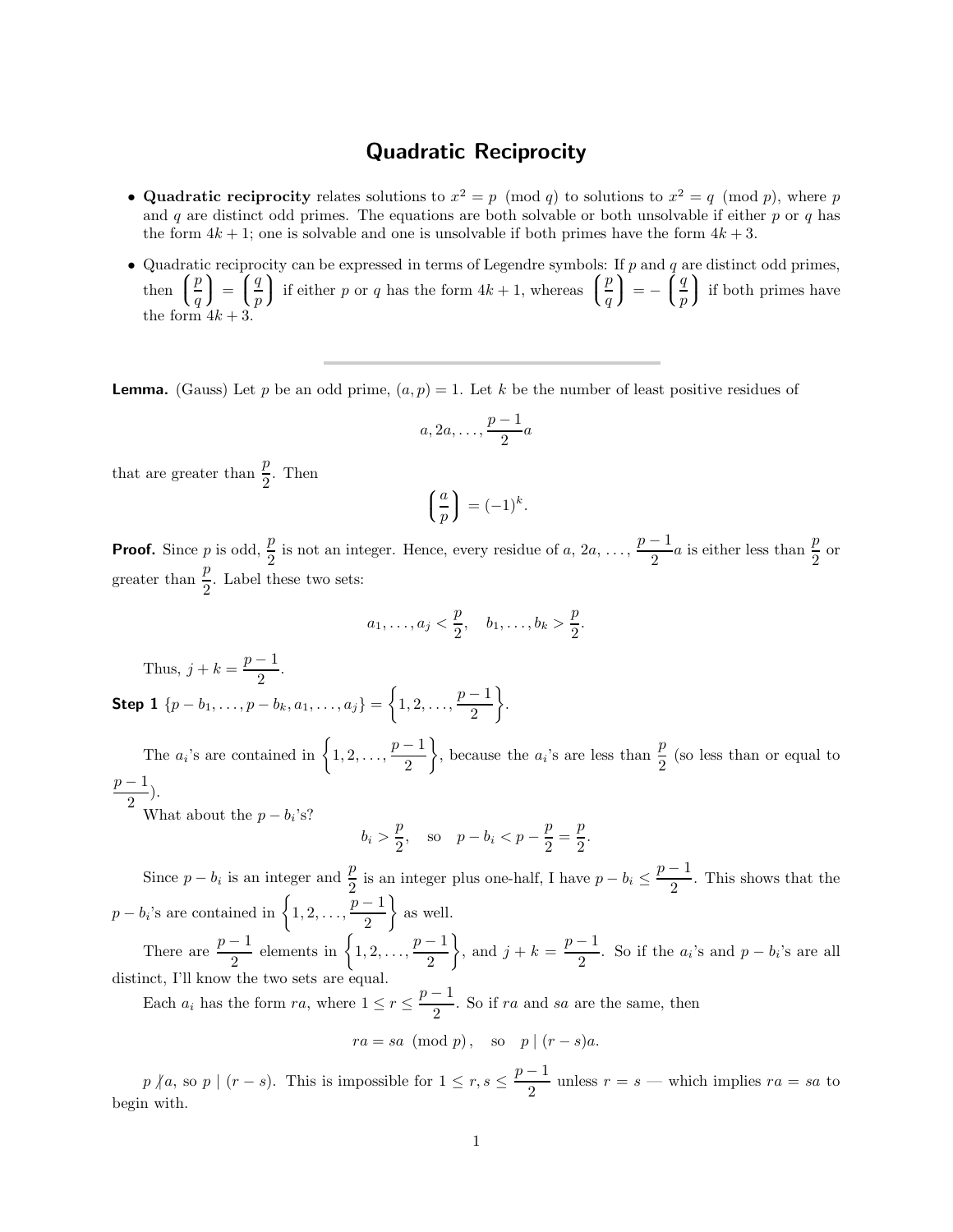A similar argument shows that the  $b_i$ 's, and hence the  $p - b_i$ 's, are distinct. Could  $a_i = p - b_h$ ?  $a_i = ra$  and  $p - b_h = p - sa$  for  $1 \le r, s \le \frac{p-1}{2}$ 

 $\frac{1}{2}$ , so

 $p - sa = ra \pmod{p}, \quad ra + sa = 0 \pmod{p}, \quad p \mid (r + s)a.$ 

Again,  $p \nmid a$ , so  $p \mid (r + s)$ . But  $1 \leq r, s \leq \frac{p-1}{2}$  $\frac{1}{2}$  implies  $2 \le r + s \le p - 1$ , so  $p \mid (r + s)$  is impossible. This finishes the proof that  $\{p - b_1, \ldots, p - b_k, a_1, \ldots, a_j\} = \begin{cases} 1, 2, \ldots, \frac{p-1}{2} \end{cases}$ 2  $\big\}$ .

Step 2 Since the two sets are the same, the products of the elements in the two sets are the same:

$$
(p-b_1)\cdots(p-b_k)\cdot a_1\cdots a_j=\left(\frac{p-1}{2}\right)!\pmod{p}.
$$

Now  $p - b_i = -b_i \pmod{p}$ , so

$$
(-1)^{k}b_{1}\cdots b_{k}\cdot a_{1}\cdots a_{j}=\left(\frac{p-1}{2}\right)! \pmod{p}.
$$

But the *a*'s and *b*'s are exactly the residues of the numbers  $a, 2a, \ldots, \frac{p-1}{2}$  $\frac{1}{2}$ a, so I may replace the product of the a's and b's with the product of  $a, 2a, \ldots, \frac{p-1}{q}$  $\frac{1}{2}a$ 

$$
(-1)^{k}a \cdot 2a \cdots \left(\frac{p-1}{2}\right)a = \left(\frac{p-1}{2}\right)! \pmod{p},
$$

$$
(-1)^{k}a^{(p-1)/2}\left(\frac{p-1}{2}\right)! = \left(\frac{p-1}{2}\right)! \pmod{p}.
$$

Now  $\left(p, \frac{p-1}{2}\right)$ 2  $= 1$ , so I can cancel the  $\left(\frac{p-1}{q}\right)$ 2 ! terms from both sides. Then applying Euler's theorem, I get

$$
(-1)^{k} a^{(p-1)/2} = 1 \pmod{p}, \quad (-1)^{k} \left(\frac{a}{p}\right) = 1 \pmod{p}, \quad \left(\frac{a}{p}\right) = (-1)^{k} \pmod{p}.
$$

I made the last step by multiplying both sides by  $(-1)^k$  and using the fact that  $(-1)^{2k} = 1$ . □

**Example.** I'll use Gauss's lemma to compute  $\int$  $\mathbf{I}$ 6 7 .<br>.<br>.

Since  $p = 7$ ,  $\frac{p}{2} = 3.5$  and  $\frac{p-1}{2} = 3$ . Look at the residues  $1 \cdot 6 = 6$ ,  $2 \cdot 6 = 5$ , and  $3 \cdot 6 = 4$ . All three are greater than 3.5 — they're  $b_i$ 's, in the notation of the proof of Gauss's lemma — so Gauss says

$$
\left(\frac{6}{7}\right) = (-1)^3 = -1.
$$

6 As a check, Euler's theorem gives  $\int$  $= 6^3 = -1 \pmod{7}.$  $\Box$  $\mathcal{L}$ 7

**Lemma.** Let  $a, b > 0$ , where b is an odd integer. Then

$$
a = b \cdot \left( \left[ \frac{a}{b} \right] + e \right) + (-1)^e \cdot r,
$$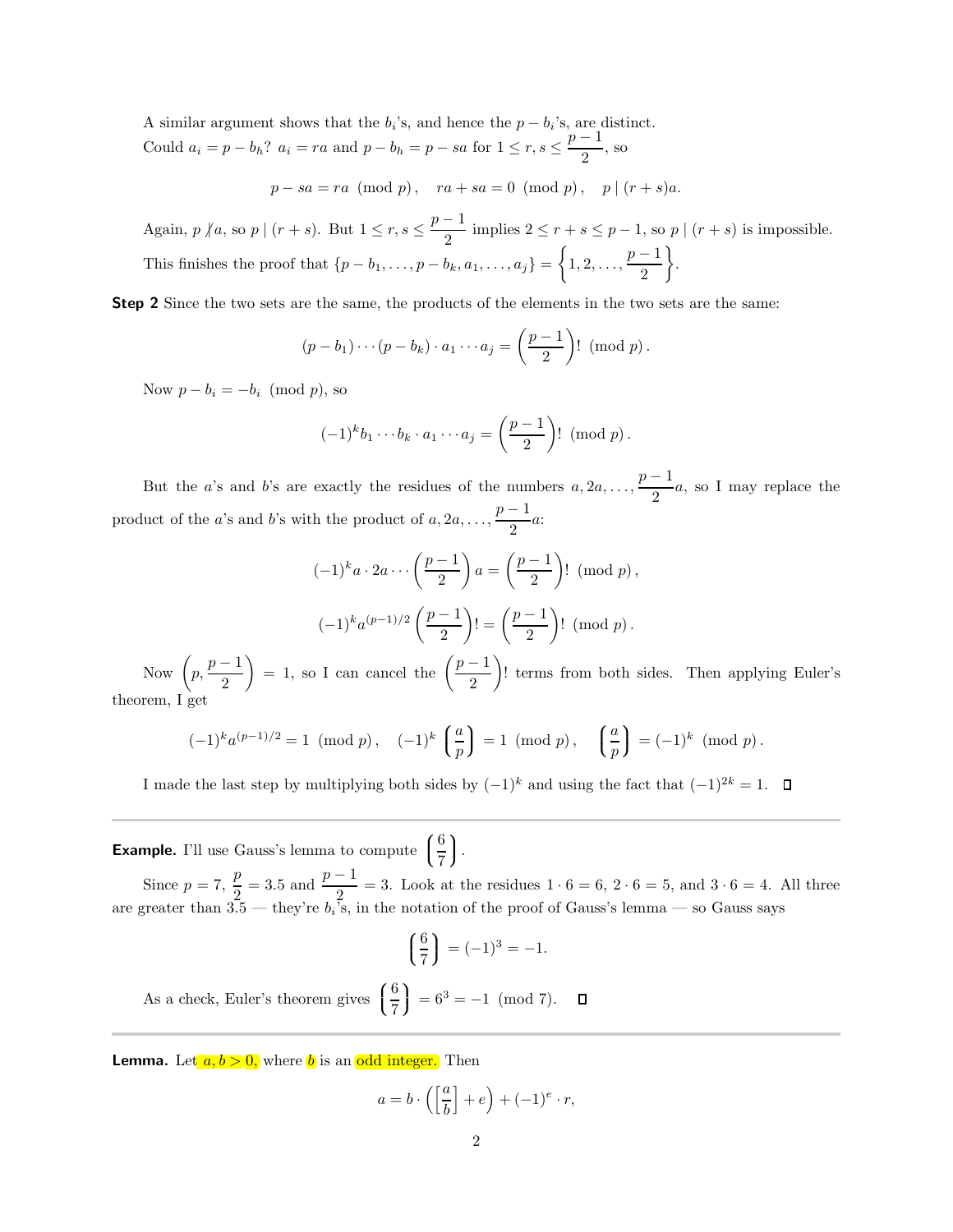where  $e = 0$  or 1 and  $0 \le r \le \frac{b-1}{2}$  $\frac{1}{2}$ .

Here  $\left[\cdot\right]$  denotes the greatest integer function and  $\left[\frac{a}{b}\right]$ b  $\Big] + e$  is the integer closest to  $\frac{a}{b}$ .

Proof. By the Division Algorithm,

$$
a = bq + r, \text{ where } 0 \le r < b.
$$

Now  $\frac{b}{2}$  is not an integer, so either  $r < \frac{b}{2}$  $rac{b}{2}$  or  $r > \frac{b}{2}$  $\frac{5}{2}$ . (For example, if  $a = 11$  and  $b = 3$ , then  $r = 2 > \frac{3}{2}$  $\frac{3}{2} = \frac{b}{2}$  $\frac{b}{2}$ , while if  $a = 11$  and  $b = 5$ ,  $r = 1 < \frac{5}{2}$  $\frac{5}{2} = \frac{b}{2}$  $\frac{5}{2}$ .) Consider the two cases.

Case 1:  $r < \frac{b}{2}$  $\frac{1}{2}$ .

Write

$$
a = b \cdot \left( \left[ \frac{a}{b} \right] + 0 \right) + (-1)^0 \cdot r.
$$

Here  $e = 0$ , and  $\left[\frac{a}{b}\right]$ b  $\left] + 0$  is the integer closest to  $\frac{a}{b}$ .  $r < \frac{b}{2}$  $\frac{b}{2}$ , but  $\frac{b}{2}$  is not an integer, so  $r \leq \frac{b-1}{2}$  $\frac{1}{2}$ , and  $0 \leq r \leq \frac{b-1}{2}$  $\frac{1}{2}$ .

Case 2:  $r > \frac{b}{2}$  $\frac{3}{2}$ .

Write

$$
a = b \cdot \left( \left[ \frac{a}{b} \right] + 1 \right) + (r - b) = b \cdot \left( \left[ \frac{a}{b} \right] + 1 \right) + (-1)^1 (b - r).
$$

Here  $e = 1$ , and  $\left[\frac{a}{b}\right]$ b ] + 1 is the integer closest to  $\frac{a}{b}$ . *r* < *b*, so *b* − *r* > 0. *r* >  $\frac{b}{2}$  $\frac{b}{2}$ , so  $-r < -\frac{b}{2}$  $\frac{0}{2}$ , or  $b-r < b-\frac{b}{2}$  $\frac{b}{2} = \frac{b}{2}$  $\frac{b}{2}$ . Since  $\frac{b}{2}$  is not an integer,  $b-r \leq \frac{b-1}{2}$  $\frac{-1}{2}$ . Therefore,  $0 \le r \le \frac{b-1}{2}$  $\frac{1}{2}$ .

**Example.** Take  $a = 42$  and  $b = 17$ .  $\frac{42}{17} \approx 2.47$ , so the integer closest to  $\frac{42}{17}$  is 2.

$$
42 = 17 \cdot 2 + 8,
$$

and  $0 \le 8 \le \frac{17-1}{8}$  $\frac{1}{2}$ . Take  $a = 50$  and  $b = 17$ .  $\frac{50}{17} = 2.94$ , so the integer closest to  $\frac{50}{17}$  is 3.

$$
50 = 17 \cdot 3 + (-1) \cdot 1.
$$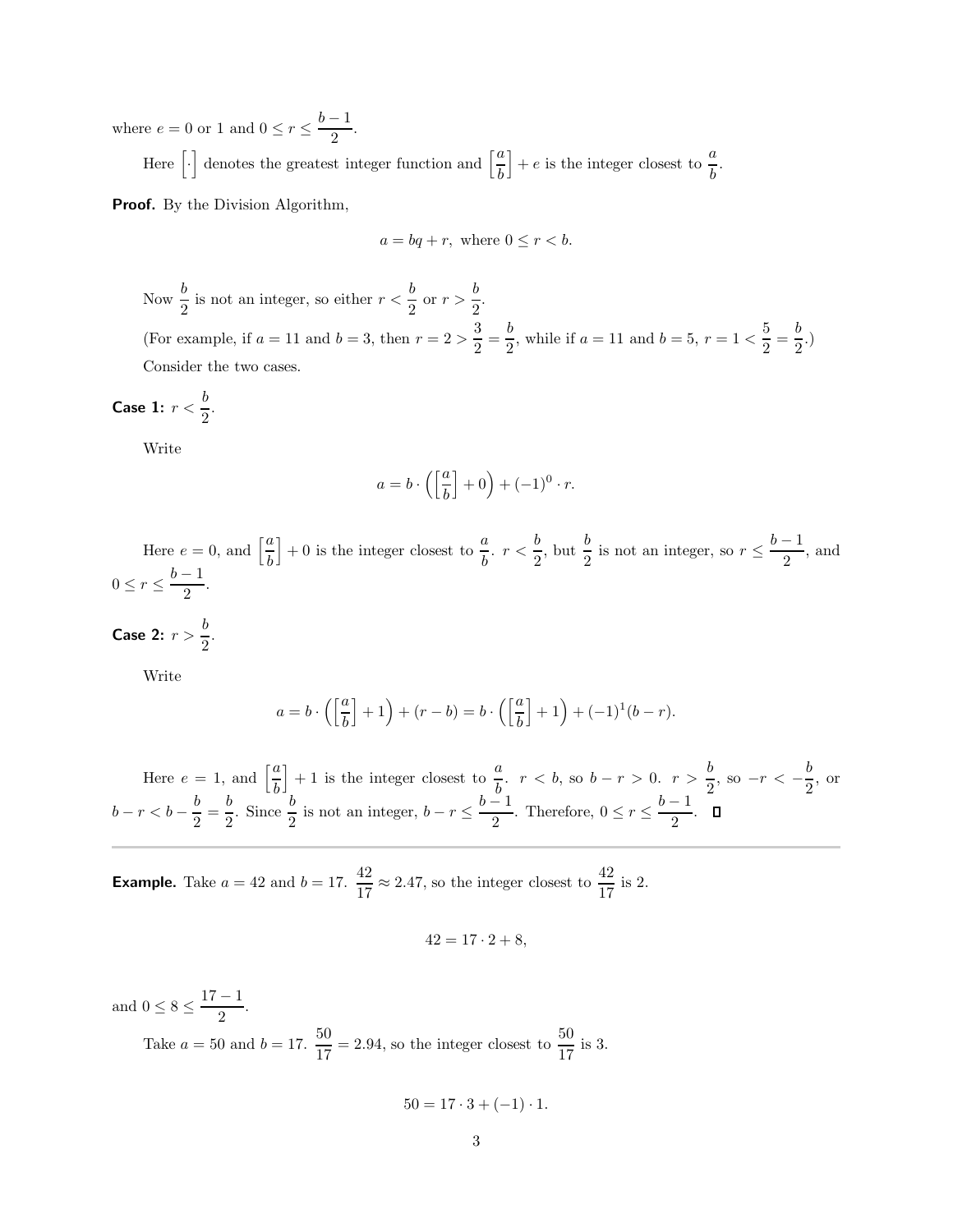In other words, the r in the lemma represents the distance from a to the *nearest* multiple of b.



The  $\pm$  is needed depending on whether the nearest multiple is less than or greater than a.  $\Box$ 

I'll use the lemma to give an ingenious proof of Quadratic Reciprocity due to J.S. Frame [1].

**Theorem.** (Quadratic Reciprocity) Let  $p$  and  $q$  be distinct odd primes.

$$
\left(\frac{p}{q}\right)\left(\frac{q}{p}\right) = (-1)^{\frac{p-1}{2} \cdot \frac{q-1}{2}}
$$

**Proof.** To simplify the writing, let  $p' = \frac{p-1}{2}$  $\frac{-1}{2}$  and  $q' = \frac{q-1}{2}$  $\frac{1}{2}$ . Let  $1 \le n \le q'$ . Apply the Lemma with  $a = np$  and  $b = q$ .

$$
np = q \cdot \left( \left[ \frac{np}{q} \right] + e_n \right) + (-1)^{e_n} r_n,
$$

where  $1 \le r_n \le q'$  and  $e_n = 0$  or 1.

The first thing I will show is that the remainders  $r_n$  are just a permutation of the integers 1, ..., q'. If I take the initial equation and go mod  $q$ , I get

$$
np = (-1)^{e_n} r_n \pmod{q}.
$$

Can two of the *r*'s be equal? Suppose  $r_m = r_n$ , where  $1 \leq m, n \leq q'$ . Then

$$
0 = r_m - r_n = ((-1)^{e_m} m - (-1)^{e_n} n) p \pmod{q}.
$$

In other words,  $q \mid ((-1)^{e_m}m - (-1)^{e_n}n)p$ . But  $m + n \leq 2q' = q - 1$ , so  $(-1)^{e_m}m - (-1)^{e_n}n$  is surely smaller than q in absolute value. Since  $q/p$ , this is impossible unless  $(-1)^{e_m}m - (-1)^{e_n}n = 0$ . This in turn is impossible unless  $m = n$ . Thus, the r's are distinct. Since there are q' of them, and since they're all in the range [1, q'], they must be some permutation of the numbers 1, ..., q'.

As a preliminary to the next computation, take the first equation and go mod 2.  $p$  and  $q$  are odd, so they equal 1 mod 2;  $(-1)^{e_n} = \pm 1$ , so either way it equals 1 mod 2. Therefore,

$$
n = \left[\frac{np}{q}\right] + e_n + r_n \pmod{2}.
$$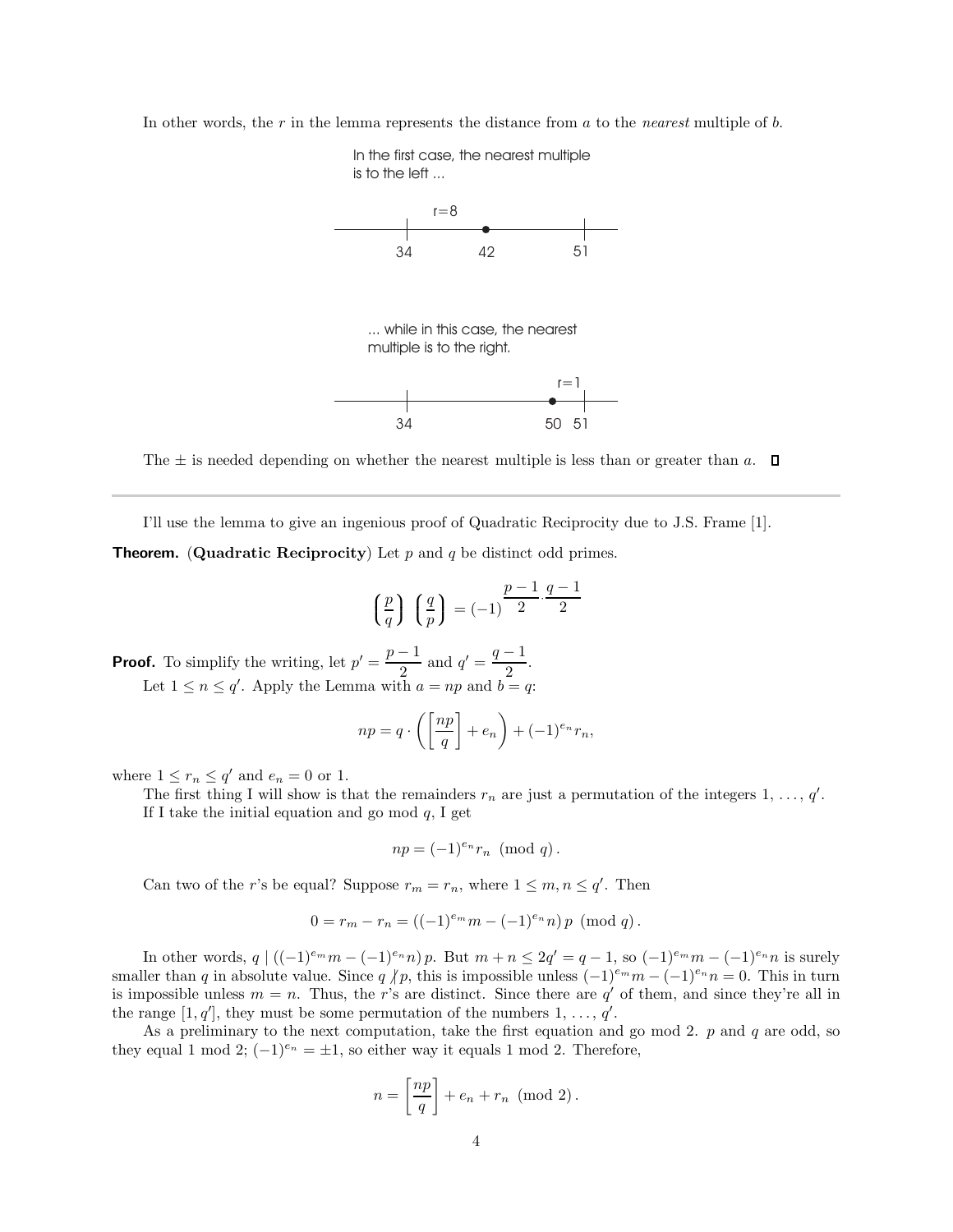(I'm going to use this in an exponent of  $-1$  in a second!)

Now let  $1 \leq m \leq p'$ ,  $1 \leq n \leq q'$ . Then  $mq - np \neq 0$ , for  $mq = np$  implies  $p \div m$  — impossible, because  $1 \le m \le p' = \frac{p-1}{2}$  $\frac{1}{2}$ .

Now here's the heart of the proof. The idea will be to define a weird product which turns out to be the Legendre symbol. Define

$$
f(p,q) = \prod_{m=1}^{p'} \prod_{n=1}^{q'} \frac{mq - np}{|mq - np|}.
$$

Notice that  $\frac{mq - np}{|mq - np|}$  is a fancy way of expressing the *sign* of  $mq - np - +1$  when it's positive, -1 when it's negative.

When is  $mq - np$  negative?  $mq < np$  gives  $m < \frac{np}{n}$  $\frac{ap}{q}$ , or  $m \leq \left\lceil \frac{np}{q} \right\rceil$ q . That is,  $mq - np$  is negative for  $m=1,\ldots,\left\lceil\frac{np}{p}\right\rceil$ q . So the product (for fixed *n*) has  $\left[\frac{np}{n}\right]$ q  $\Big]$  −1's, and ′

$$
f(p,q) = \prod_{n=1}^{q'} (-1)^{[np/q]}.
$$

 $n = \left\lceil \frac{np}{n} \right\rceil$ q  $+ e_n + r_n \pmod{2}$ , so  $n - r_n - e_n = \left\lceil \frac{np}{n} \right\rceil$ q (mod 2). In fact,  $-e_n = e_n \pmod{2}$ , so  $n-r_n+e_n=\left\lceil\frac{np}{n}\right\rceil$ q (mod 2). Since things which are equal mod 2 give the same power of  $-1$ ,

$$
f(p,q) = \prod_{n=1}^{q'} (-1)^{n-r_n+e_n} = \prod_{n=1}^{q'} (-1)^{n-r_n} (-1)^{e_n} = (-1)^{\sum_{n=1}^{q'} (n-r_n)} \prod_{n=1}^{q'} (-1)^{e_n}.
$$

Since the  $r_n$ 's are just the integers from 1 to  $q'$  and since n runs from 1 to  $q'$ ,  $\sum^{q'}$  $n=1$  $(n - r_n) = 0!$  So now I have

$$
f(p,q) = \prod_{n=1}^{q'} (-1)^{e_n}.
$$

If I take the very first equation and go mod  $q$ , I get

$$
np = (-1)^{e_n} r_n \pmod{q}
$$
, or  $\frac{np}{r_n} = (-1)^{e_n} \pmod{q}$ .

 $(r_n$  is invertible mod q, so the fraction makes sense.) So now

$$
f(p,q) = \prod_{n=1}^{q'} \frac{np}{r_n} \pmod{q}.
$$

But q ′  $\Pi$  $n=1$ n  $\frac{n}{r_n} = 1$ , because as *n* runs over the numbers from 1 to  $q'$ , so does  $r_n$ . So finally

$$
f(p,q) = \prod_{n=1}^{q'} p = p^{q'} = \left(\frac{p}{q}\right)
$$

by Euler's theorem.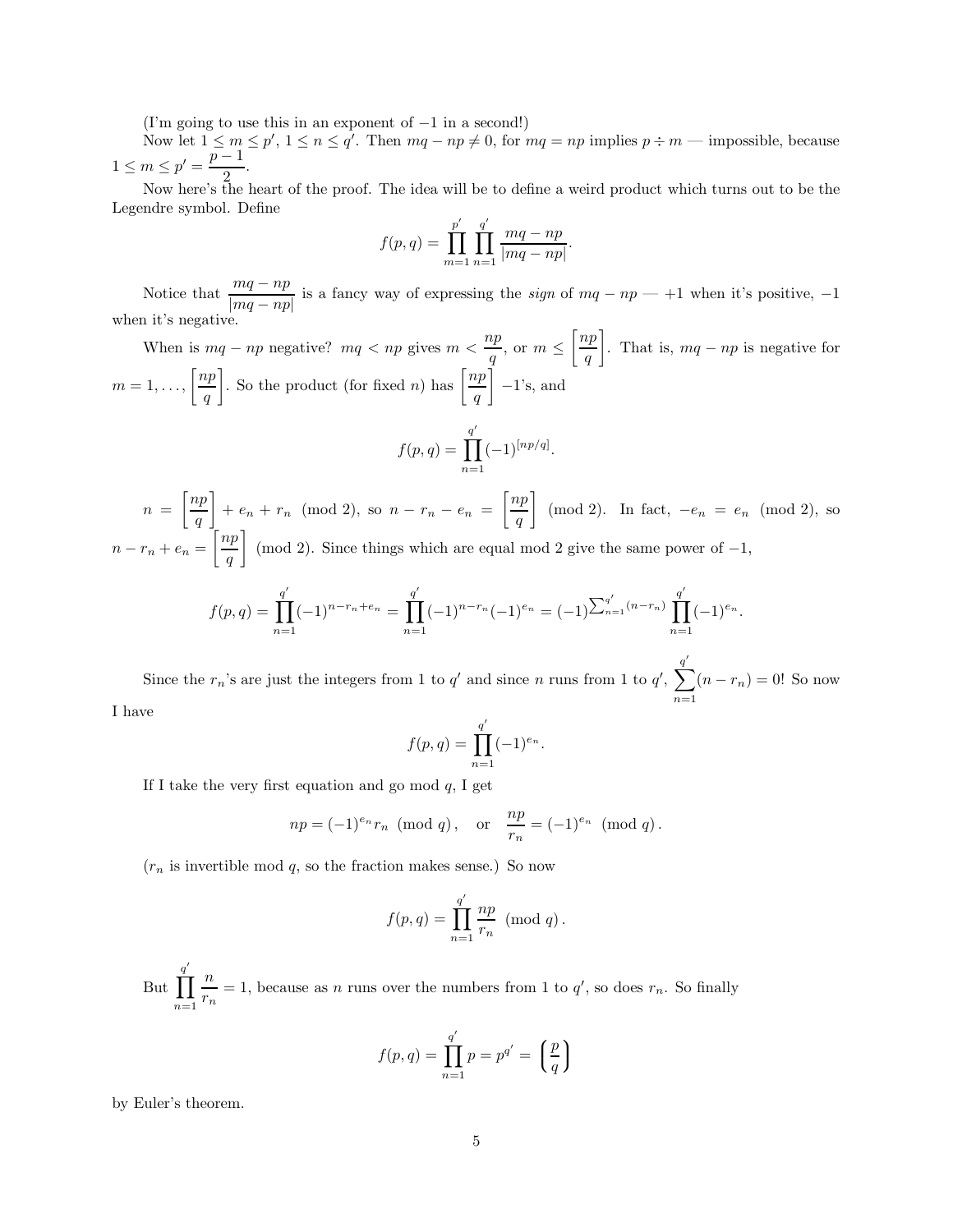Notice that

$$
f(q,p) = \prod_{m=1}^{q'} \prod_{n=1}^{p'} \frac{mp - nq}{|mp - nq|} = \prod_{m=1}^{p'} \prod_{n=1}^{q'} \frac{np - mq}{|np - mq|}.
$$

I got the second product by swapping  $m$  and  $n$  in the first. Whew! The rest is easy — fortunately!

$$
\left(\frac{p}{q}\right)\left(\frac{q}{p}\right) = f(p,q)f(q,p) = \prod_{m=1}^{p'}\prod_{n=1}^{q'}\frac{mq - np}{|mq - np|}\frac{np - mq}{|np - mq|} = \prod_{m=1}^{p'}\prod_{n=1}^{q'}(-1) = (-1)^{p'q'}.
$$
  
Since  $p' = \frac{p-1}{2}$  and  $q' = \frac{q-1}{2}$ , I'm done!

As complicated as this proof is, it's actually no worse than most proofs of this result.

Before giving an example, I want to discuss what reciprocity tells you about solutions to quadratic congruences.

An odd prime p is congruent to 1 or to 3 mod 4. If  $p = 4k + 1$ , then  $\frac{p-1}{2} = 2k$ , an even number. If  $p = 4k + 3$ , then  $\frac{p-1}{2} = 2k + 1$ , an odd number. Since an even number times anything is even,

$$
\frac{p-1}{2} \cdot \frac{q-1}{2} = \begin{cases} \text{even} & \text{if } p \text{ or } q = 1 \pmod{4} \\ \text{odd} & \text{if } p \text{ and } q = 3 \pmod{4} \end{cases}
$$

Therefore,

$$
\left(\frac{p}{q}\right)\left(\frac{q}{p}\right) = (-1)^{\frac{p-1}{2}\cdot\frac{q-1}{2}} = \begin{cases} +1 & \text{if } p \text{ or } q = 1 \pmod{4} \\ -1 & \text{if } p \text{ and } q = 3 \pmod{4} \end{cases}
$$

However,

$$
\left(\frac{p}{q}\right)\left(\frac{q}{p}\right) = +1 \text{ means } \left(\frac{p}{q}\right) = \left(\frac{q}{p}\right) = 1 \text{ or } \left(\frac{p}{q}\right) = \left(\frac{q}{p}\right) = -1
$$

$$
\left(\frac{p}{q}\right)\left(\frac{q}{p}\right) = -1 \text{ means one of } \left(\frac{p}{q}\right), \left(\frac{q}{p}\right) \text{ is } +1 \text{ and the other is } -1
$$

In terms of the congruences

$$
x^2 = p \pmod{q} \quad \text{and} \quad x^2 = q \pmod{p}
$$

this means:

- 1. If at least one of  $p, q$  is congruent to 1 mod 4, then both equations are solvable or both equations are unsolvable.
- 2. If both  $p$  and  $q$  are congruent to 3 mod 4, then one equation is solvable and the other is unsolvable.

**Corollary.** Let  $p$  and  $q$  be distinct odd primes.

(a) If at least one of  $p, q$  is congruent to 1 mod 4, then

$$
\left(\frac{p}{q}\right) = \left(\frac{q}{p}\right).
$$

(b) If both  $p$  and  $q$  are congruent to 3 mod 4, then

$$
\left(\frac{p}{q}\right) = -\left(\frac{q}{p}\right). \quad \Box
$$